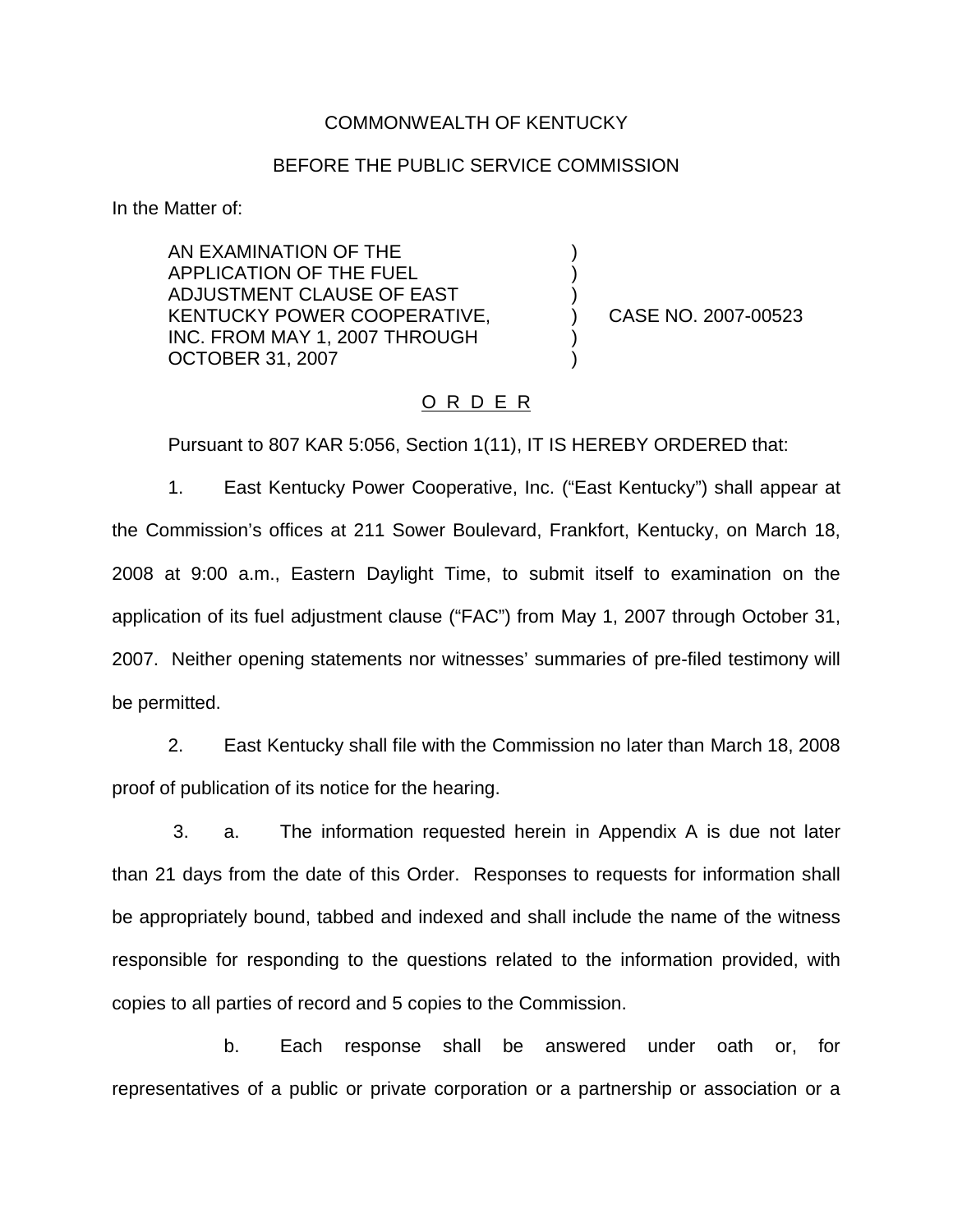governmental agency, be accompanied by a signed certification of the preparer or the person supervising the preparation of the response on behalf of the entity that the response is true and accurate to the best of that person's knowledge, information, and belief formed after a reasonable inquiry.

c. Any party shall make timely amendment to any prior responses if it obtains information which indicates that the response was incorrect when made or, though correct when made, is now incorrect in any material respect.

d. For any requests to which a party refuses to furnish all or part of the requested information, that party shall provide a written explanation of the specific grounds for its failure to completely and precisely respond.

4. Any party who wishes to file testimony in this proceeding or to request information from East Kentucky may petition the Commission for a procedural schedule.

5. All documents that East Kentucky filed with the Commission pursuant to 807 KAR 5:056, Section 1(7) and (9), during the period under review are incorporated by reference into the record of this proceeding.

6. The official record of the proceeding shall be by video only, unless otherwise requested by a party to this proceeding.

Done at Frankfort, Kentucky, this 23<sup>rd</sup> day of January, 2008.

By the Commission

ATTEST:



Case No. 2007-00523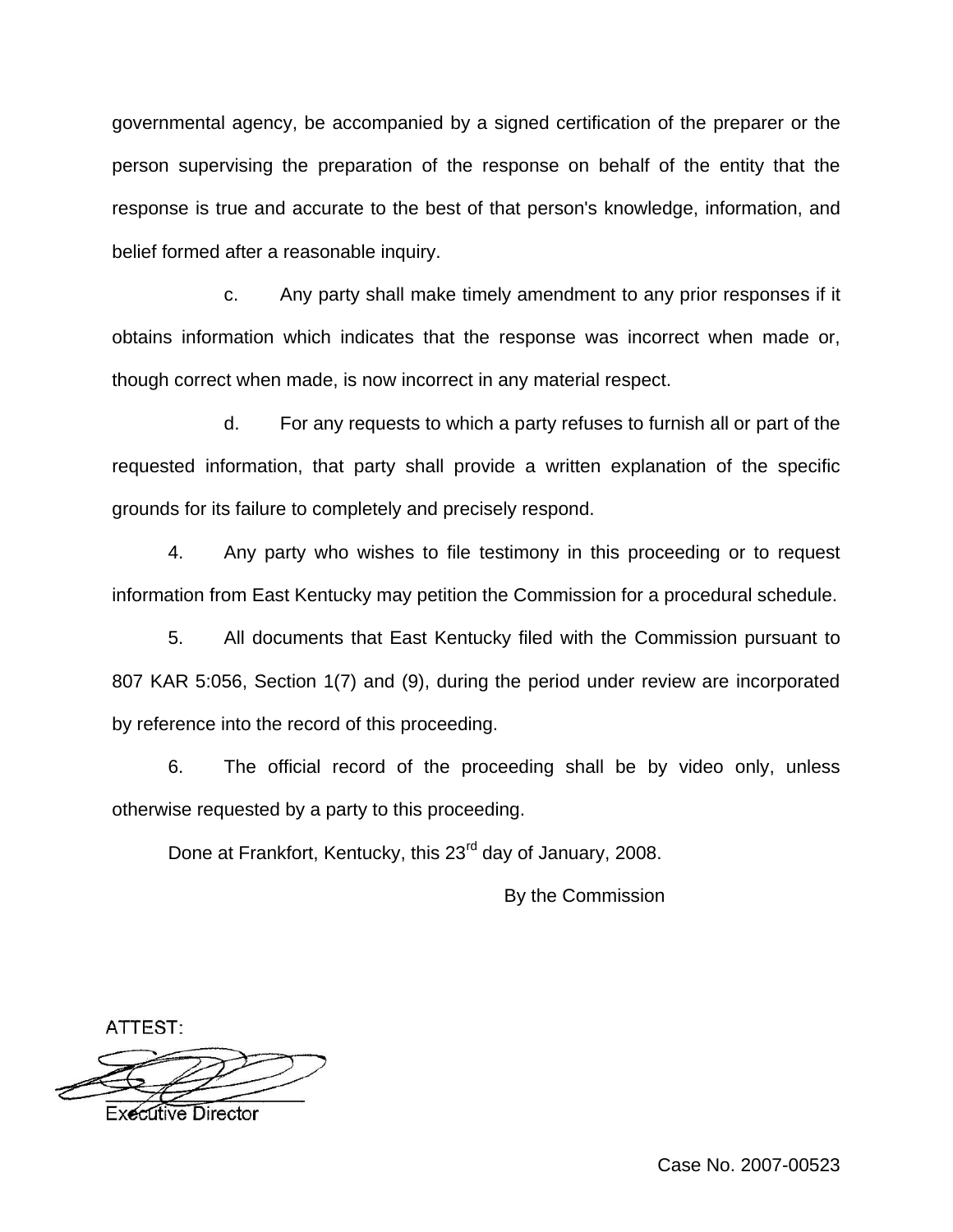#### APPENDIX A

# APPENDIX TO AN ORDER OF THE KENTUCKY PUBLIC SERVICE COMMISSION IN CASE NO. 2007-00523 DATED JANUARY 23, 2008

1. For the period from May 1, 2007 through October 31, 2007, list each vendor from whom coal was purchased and the quantities and the nature of each purchase (e.g., spot or contract).

2. For each generating station or unit for which a separate coal pile is maintained, state for the period from May 1, 2007 through October 31, 2007 the actual amount of coal burned in tons, the actual amount of coal deliveries in tons, the total kWh generated, and the actual capacity factor at which the plant operated.

3. List all firm power commitments for East Kentucky from May 1, 2007 through October 31, 2007 for (a) purchases and (b) sales. This list shall identify the electric utility, the amount of commitment in MW, and the purpose of the commitment (e.g., peaking, emergency).

4. Provide a monthly billing summary for sales to all electric utilities for the period May 1, 2007 through October 31, 2007.

5. List East Kentucky's scheduled, actual, and forced outages between May 1, 2007 through October 31, 2007.

6. List all existing fuel contracts categorized as long-term (i.e., more than 1 year in length). Provide the following information for each contract:

a. Supplier's name and address.

b. Name and location of production facility.

c. Date when contract was executed.

d. Duration of contract.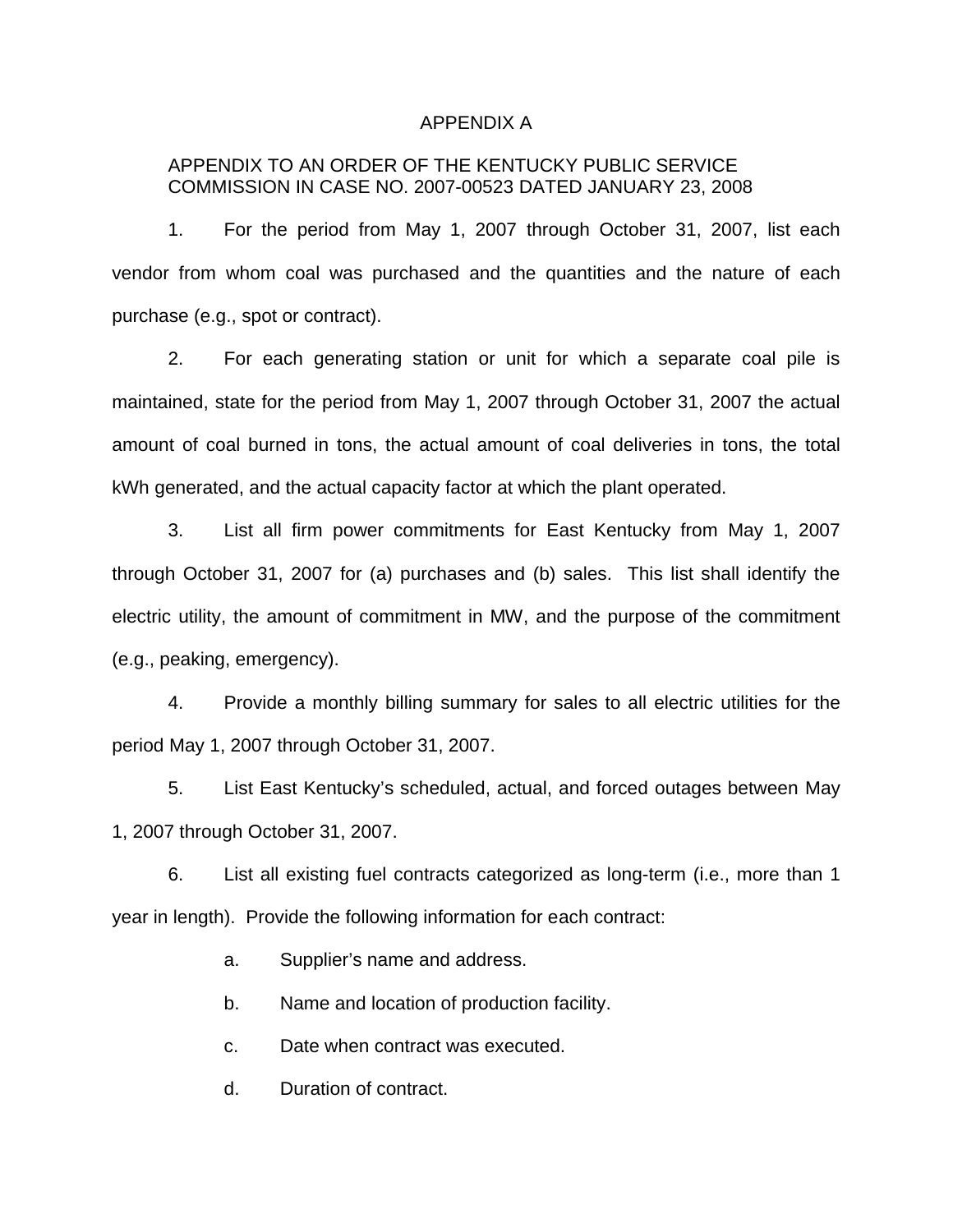- e. Date(s) of each contract revision, modification or amendment.
- f. Annual tonnage requirements.
- g. Actual annual tonnage received since the contract's inception.
- h. Percent of annual requirements received during the contract's term.
- i. Base price.
- j. Total amount of price escalations to date.
- k. Current price paid for coal under the contract  $(i + j)$ .

7. a. Does East Kentucky regularly compare the price of its coal purchases with those paid by other electric utilities?

b. If yes, state:

(1) How East Kentucky's prices compare with those of other utilities for the review period.

(2) The utilities that are included in this comparison and their location.

8. State the percentage of East Kentucky's coal, as of the date of this Order, that is delivered by:

- a. rail.
- b. truck.
- c. barge.

9. a. State East Kentucky's coal inventory level in tons and in number of days' supply as of October 31, 2007.

b. Describe the criteria used to determine number of days' supply.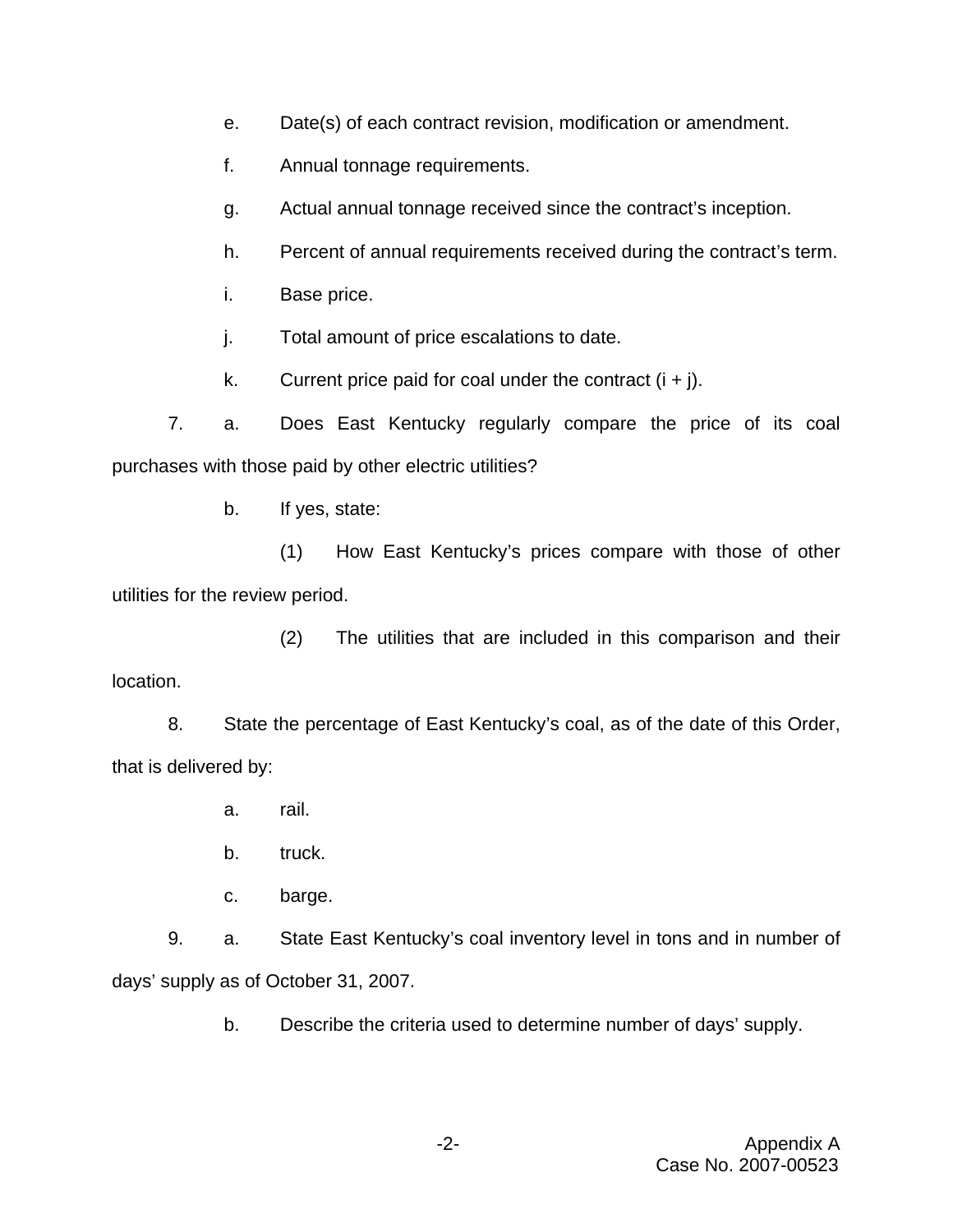c. Compare East Kentucky's coal inventory as of October 31, 2007 to its inventory target for that date.

d. If actual coal inventory exceeds inventory target by 10 days' supply, state the reasons for excessive inventory.

e. (1) Does East Kentucky expect any significant changes in its current coal inventory target within the next 12 months?

(2) If yes, state the expected change and the reasons for this change.

10. a. Has East Kentucky audited any of its coal contracts during the period from May 1, 2007 through October 31, 2007?

- b. If yes, for each audited contract:
	- (1) Identify the contract.
	- (2) Identify the auditor.
	- (3) State the results of the audit.
	- (4) Describe the actions that East Kentucky took as a result of

the audit.

11. a. Has East Kentucky received any customer complaints regarding its FAC during the period from May 1, 2007 through October 31, 2007?

- b. If yes, for each complaint, state:
	- (1) The nature of the complaint.
	- (2) East Kentucky's response.

12. a. Is East Kentucky currently involved in any litigation with its current or former coal suppliers?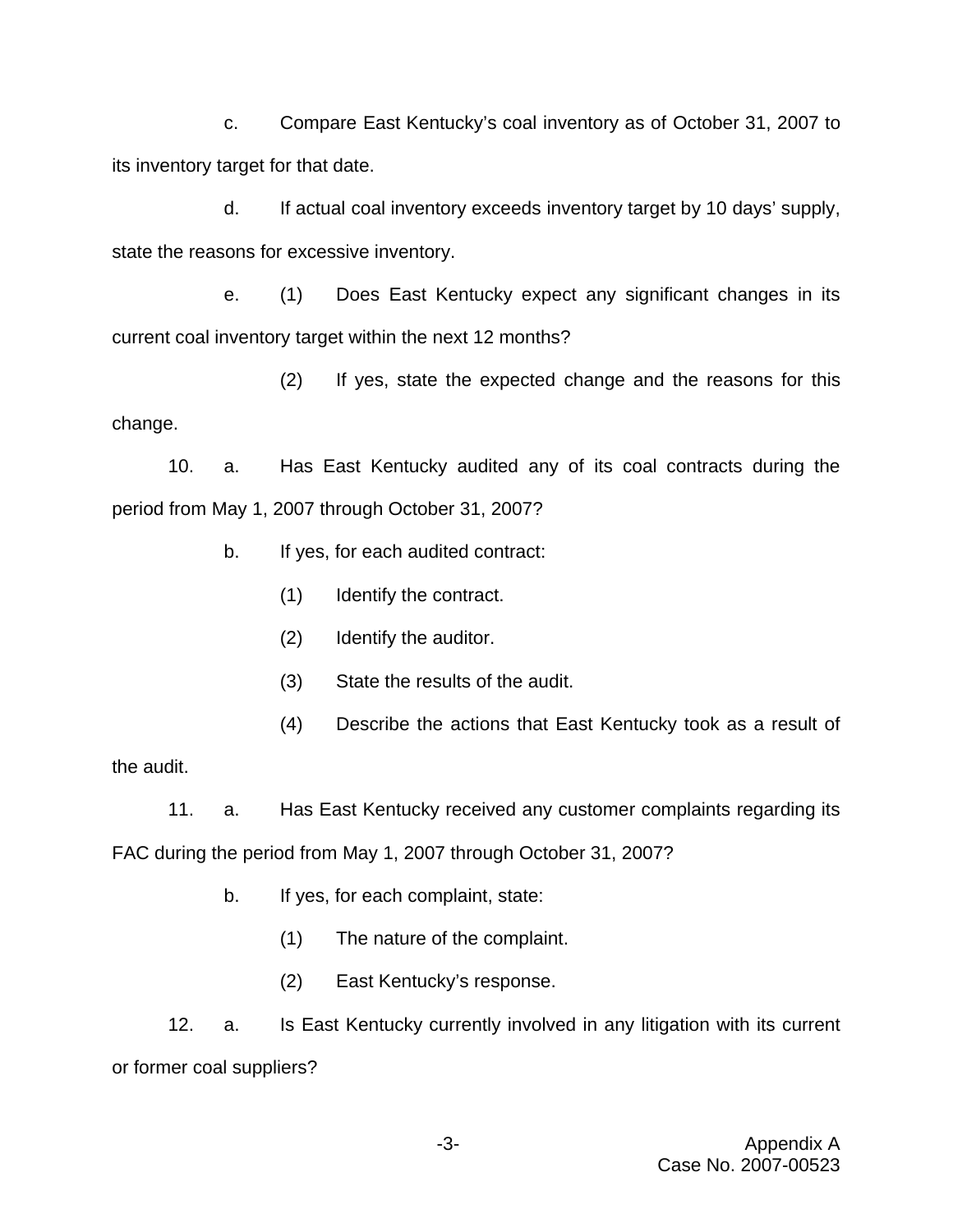- b. If yes, for each litigation:
	- (1) Identify the coal supplier.
	- (2) Identify the coal contract involved.
	- (3) State the potential liability or recovery to East Kentucky.
	- (4) List the issues presented.
	- (5) Provide a copy of the complaint or other legal pleading that

initiated the litigation and any answer(s) or counterclaim(s). If a copy has previously been filed with the Commission, provide the date on which it was filed and the case in which it was filed.

c. State the current status of all litigation with coal suppliers.

13. a. During the period from May 1, 2007 through October 31, 2007, have there been any changes to East Kentucky's written policies and procedures regarding its fuel procurement?

- b. If yes:
	- (1) Describe the changes.
	- (2) Provide these written policies and procedures as changed.
	- (3) State the date the changes were made.
	- (4) Explain why the changes were made.

14. a. Is East Kentucky aware of any violations of its policies and procedures regarding fuel procurement that occurred prior to or during the period from May 1, 2007 through October 31, 2007?

- b. If yes, for each violation:
	- (1) Describe the violation.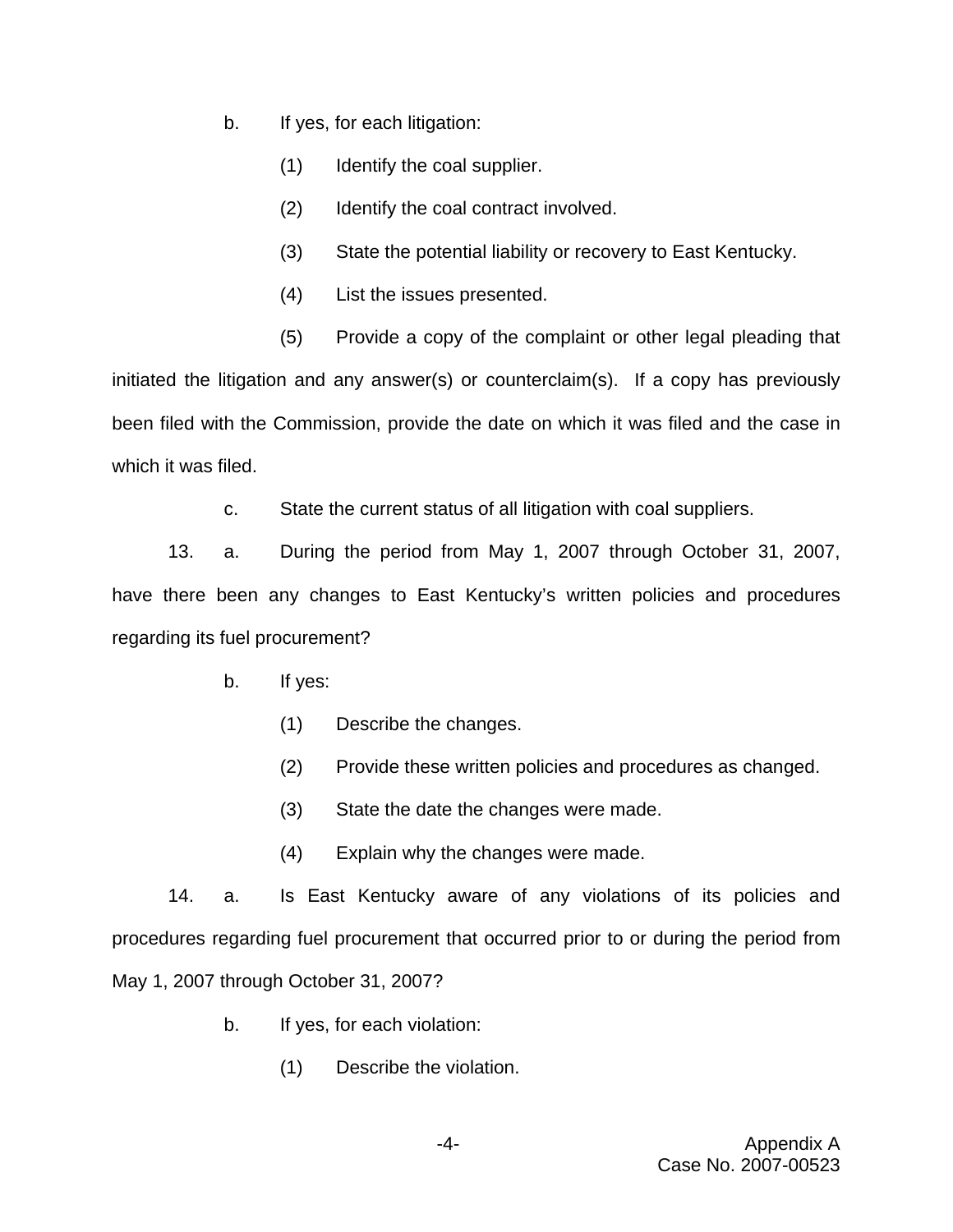(2) Describe the action(s) that East Kentucky took upon discovering the violation.

(3) Identify the person(s) who committed the violation.

15. Identify and explain the reasons for all changes that occurred during the period from May 1, 2007 through October 31, 2007 in the organizational structure and personnel of the departments or divisions that are responsible for East Kentucky's fuel procurement activities.

16. a. Identify all changes that East Kentucky has made during the period under review to its maintenance and operation practices that also affect fuel usage at East Kentucky's generation facilities.

b. Describe the impact of these changes on East Kentucky's fuel usage.

17. List each written coal supply solicitation issued during the period from May 1, 2007 through October 31, 2007.

a. For each solicitation, provide the date of the solicitation, the type of solicitation (contract or spot), the quantities solicited, a general description of the quality of coal solicited, the time period over which deliveries were requested, and the generating unit(s) for which the coal was intended.

b. For each solicitation, state the number of vendors to whom the solicitation was sent, the number of vendors who responded, and the selected vendor. Provide the bid tabulation sheet or corresponding document that ranked the proposals. (This document should identify all vendors who made offers.) State the reasons for each selection.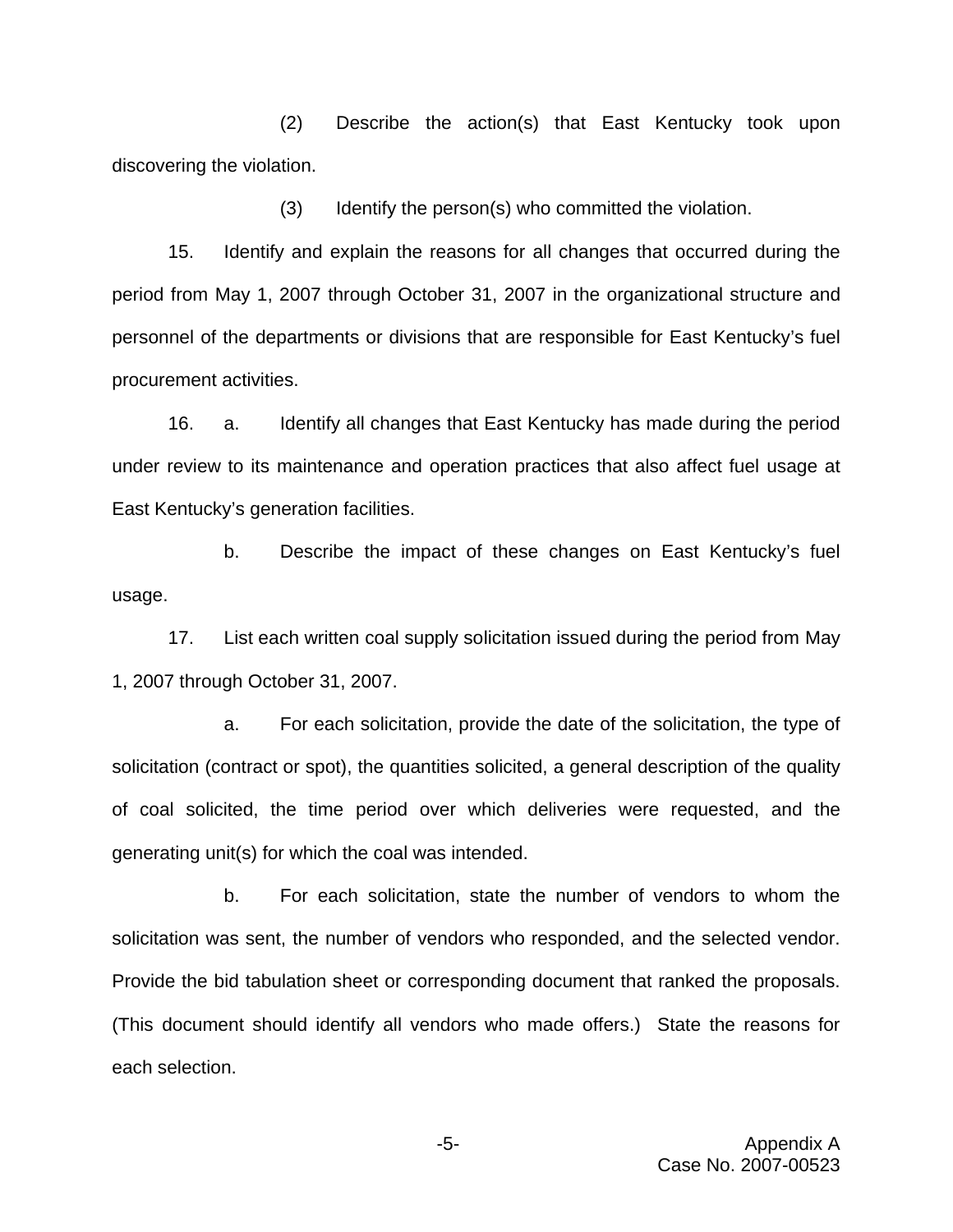18. List each oral coal supply solicitation issued during the period from May 1, 2007 through October 31, 2007.

a. For each solicitation, state why the solicitation was not written, the date(s) of the solicitation, the quantities solicited, a general description of the quality of coal solicited, the time period over which deliveries were requested, and the generating unit(s) for which the coal was intended.

b. For each solicitation, identify all vendors solicited and the vendor selected. Provide the tabulation sheet or other document that ranks the proposals. (This document should identify all vendors who made offers.) State the reasons for each selection.

19. a. List all intersystem sales during the period under review in which East Kentucky used a third party's transmission system.

b. For each sale listed above:

(1) Describe how East Kentucky addressed for FAC reporting purposes the cost of fuel expended to cover any line losses incurred to transmit its power across the third party's transmission system.

(2) State the line loss factor used for each transaction and describe how that line loss factor was determined.

20. Describe each change that East Kentucky made during the period under review to its methodology for calculating intersystem sales line losses.

21. Provide the number of East Kentucky's coal purchase contracts which included transportation costs and those that did not during the period May 1, 2007 through October 31, 2007.